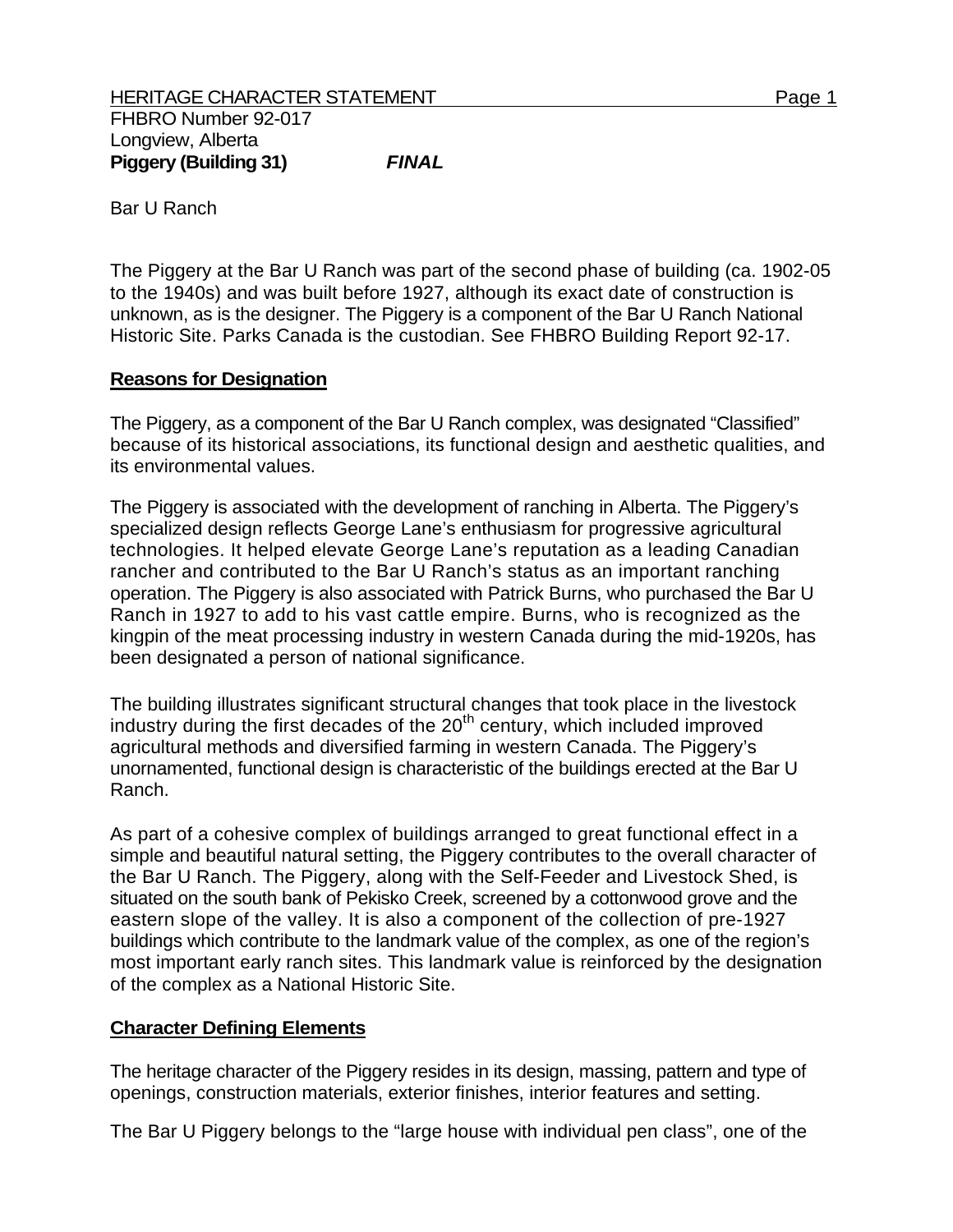Bar U Ranch

two most general classes of piggery design used in North America in the first quarter of the  $20<sup>th</sup>$  century. It is a sophisticated example of light milled frame design for structures of this type at the time of its construction. The Piggery has distinctive massing, with its two long shed-roofed rows of 12 timber-floored pens facing a wide, earthen-floored central feed aisle. The roofline of one bay extends across the corridor to create a clerestory level with 12 windows that provide natural light for the feed aisle. Each pen has a low entry door with a vertically-sliding panel that allowed free access to the outside pig run that formerly flanked the sides of the building. The north façade's pig pen has a door and each south façade pen has a door and a window. All of these features reflect state-of-the-art conditions for pig raising and contribute to the heritage character of the building.

Chosen construction materials and techniques also contribute to the building's visual cohesiveness within the site and to its utilitarian character. The structure sits on a concrete foundation. The Piggery's horizontal plank roof deck is covered with cedar shingles and supported by a beam and post system. Three ventilators with doors provide adjustable ventilation for the building. The exterior walls are sheathed with shiplap while the inside of the exterior walls are unlined, exposing the rough sawn framing and the random width, rough sawn, spaced board sheathing. The Piggery's colour scheme continues a tradition across the Prairies and visually links it to the other buildings on site. Original materials and techniques are important to the building's character, provide evidence of earlier construction methods and should be respected.

At the interior, each stall was fitted with a movable front panel along the aisle side and fenders along the movable partition walls. Partitions were prevented from accidentally lifting by turn buttons mounted on the feed aisle column and outer wall stud. A numbering system, which is still visible, was used to assist in returning partitions to their respective locations. Remnants of a whitewash finish is visible in some areas of the interior.

Remaining features relating to the building's use as a piggery should be protected, such as the stovepipe hole in the roof, the well opening between partitions 16 and 17, the front panels and partitions, the partition numbering system, and all remaining feed troughs and feed bins.

Any development should seek to retain the functional quality of the site, and respect existing patterns of access and circulation. Any changes to circulation or access should consider historic patterns related to the movement of animals, workers, grain tanks, wagons and motorized vehicles. The remnants of the exterior pig run should be retained and the barbed wire fence north of the Piggery reinstated to its previous height and line. The Piggery's relationship to the Self-Feeder and Livestock Shed, and its